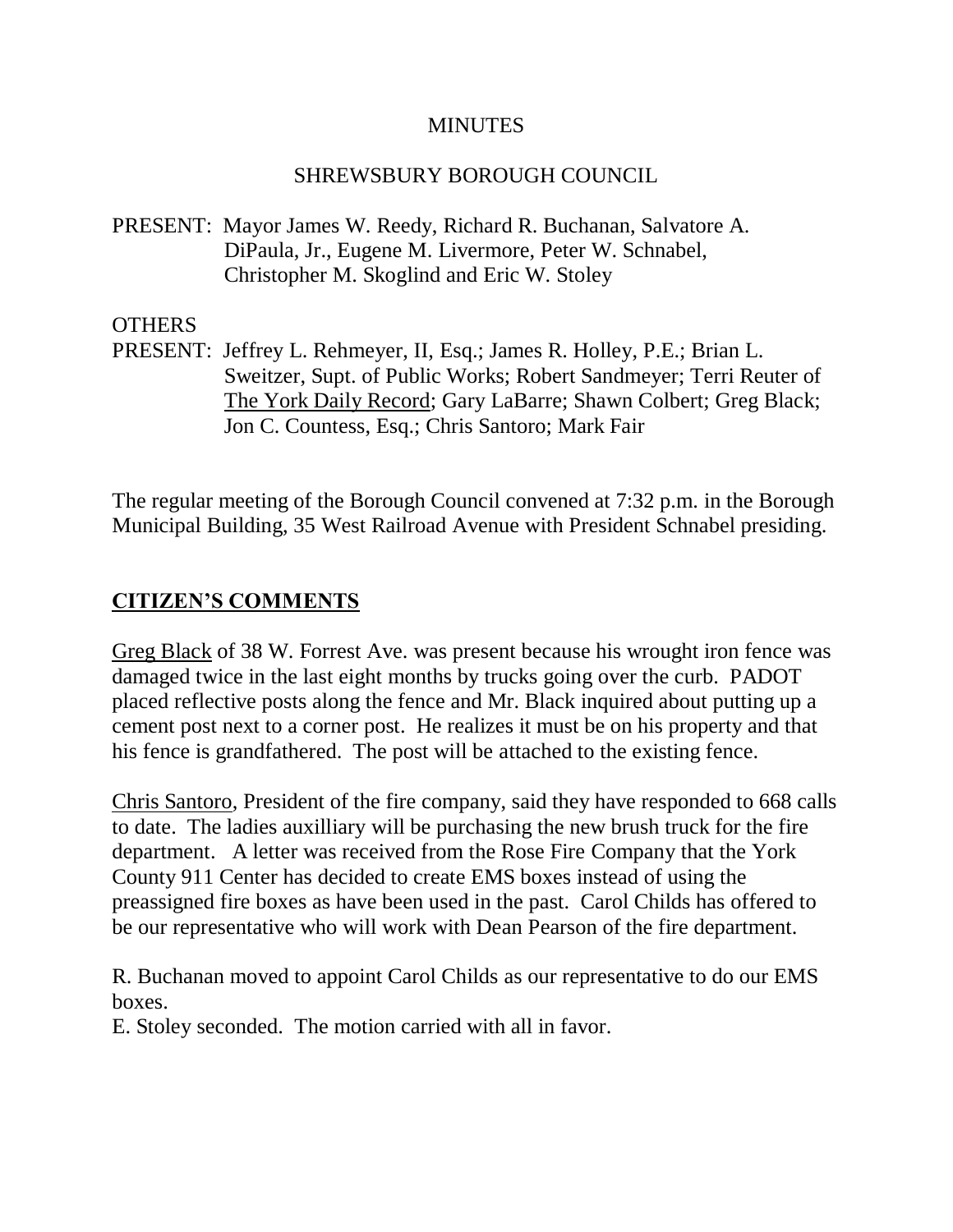# **APPROVAL OF MINUTES**

E. Livermore moved to approve the minutes of the November 8, 2000 meeting.

R. Buchanan seconded. The motion carried with all in favor.

# **APPROVAL OF EXPENDITURES AND REPORT OF ACCOUNTS**

E. Stoley moved to approve the expenditures and report of accounts for November. R. Buchanan seconded. The motion carried with all in favor.

# **BILLS**

- Murphy & Dittenhafer building renovations \$2,411.12
- James R. Holley & Assoc. sewer \$1,284.35; general engineering \$638.95; bid documents pavilion reconstruction \$925.73; reservoir rehabilitation \$68.38; municipal authority \$70.35; Deer Creek pump station \$263.82; design of north end pump station \$2,414.64; water right of ways, wellhead protection, Silbaugh tract \$1,292.40
- Velda Nickell bookkeeping for November \$300.00
- Geological Services, Inc. \$1,062.50

R. Buchanan moved to approve the above bills.

E. Stoley seconded. The motion carried with all in favor.

# **SUBDIVISION AND LAND DEVELOPMENT BUSINESS**

# Shrewsbury Courtyards – Preliminary/Final Land Development Plan for Phase II

Bob Sandmeyer presented the plan for 55 units in Phase II. Approval was obtained from the Zoning Hearing Board last month for their special exception. Access will be off Tolna Rd. onto Courtyards Dr. and they will be using a joint cross easement for parking (using eight spaces from Phase I). Comments of James R. Holley, P.E. and the York County Planning Commission were reviewed and corrections were noted.

E. Stoley moved to approve the plan contingent upon erosion and sedimentation control plan approval, payment of one recreation fee and a recorded joint use and maintenance agreement for Courtyards Dr. and notation of the Stewartstown Railroad right of way (comment #17).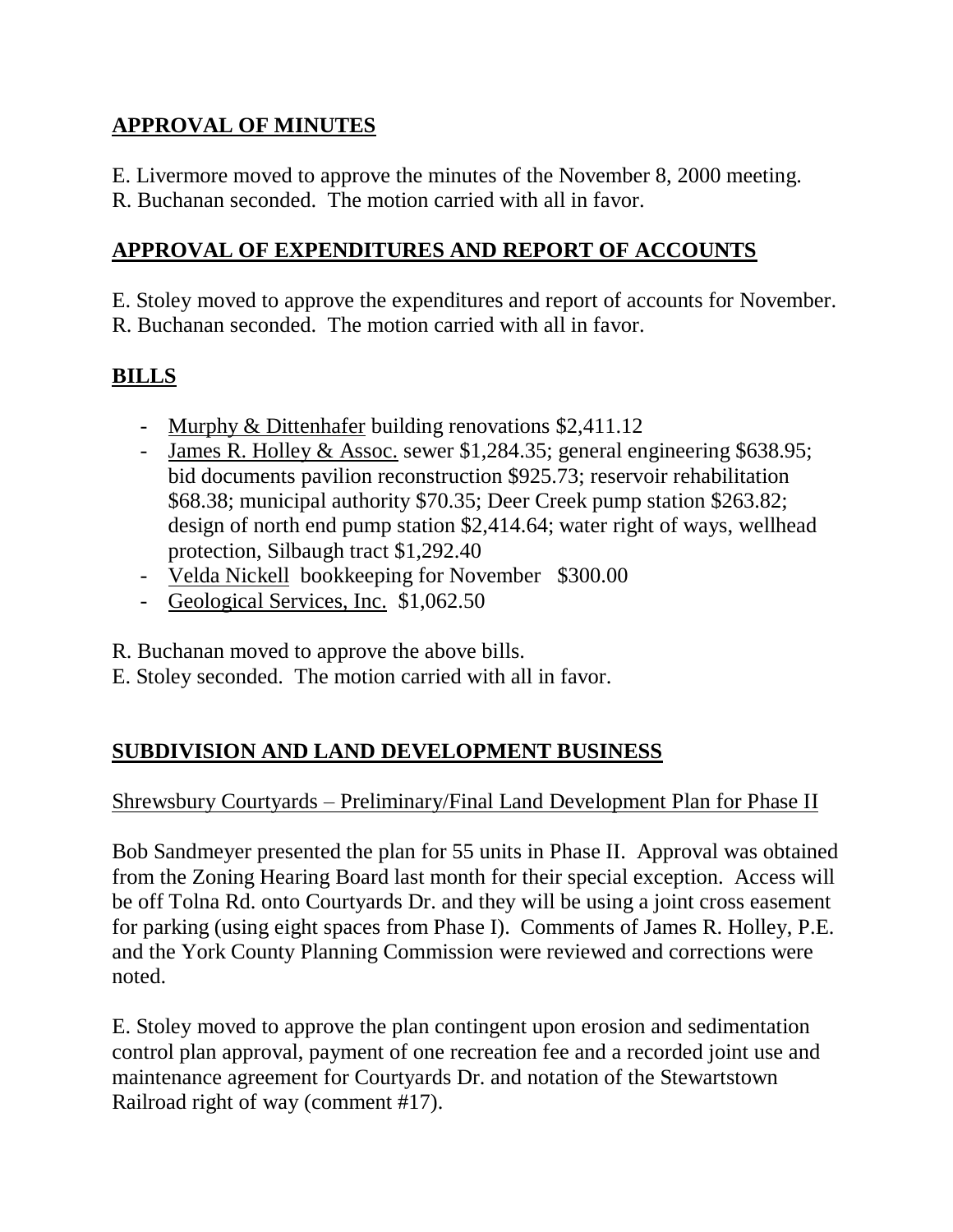E. Livermore seconded. The motion carried with all in favor.

### Assembly of God Church Rezoning Request

Bob Sandmeyer stated the Church owns parcel 72-A, zoned R-A, and parcel 84 which is zoned Commercial. The Church wants to expand but it will exceed the impervious surface coverage allowed in the R-A zone. The York County Planning Commission recommended the rezoning of the entire eight acres. E. Stoley suggested the Zoning Ordinance be amended to exempt churches from the impervious surface coverage and building coverage requirements in the R-A zone, similar to the Commercial zone.

E. Stoley moved to authorize Sol. Rehmeyer to prepare a draft ordinance amending the special exception criteria pertaining to Houses of Worship for building coverage and impervious surface coverage requirements in the R-A zone, based on Commercial standards.

S. DiPaula seconded. The motion carried with all in favor.

### Zoning Officer

Reports are on file.

## **Water & Sewer** – Richard R. Buchanan

### Springs/New Well

DEP conducted a site survey on the pumphouse springs to check the feasibility of replacing the springs with one or more wells. The primary concern is the location of the developer's detention basin. The basin would be too close to the well and could contaminate the recharge area. The detention basin should be located outside the recharge area or a minimum of 400 feet. The second issue discussed at the meeting was the allowable amount of water produced by a new well. The new source's maximum output would be 105,000 GPD, the same as the pumphouse springs. The permitted amount would be determined by the effect of test wells on Deer Creek. DEP does not allow greater than 10% decrease of stream flow while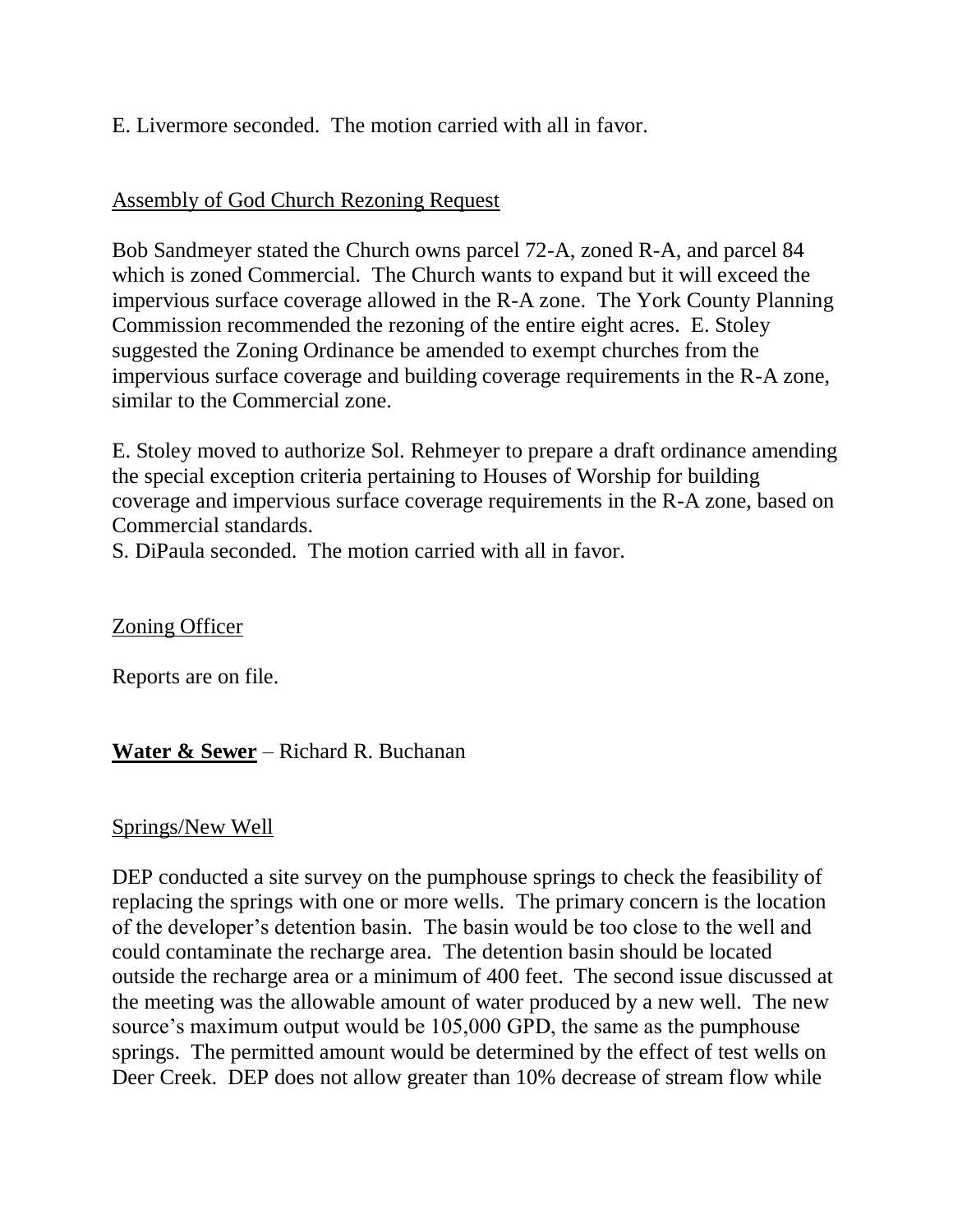pumping the test wells. For this plan to continue, the developer must redesign the detention basin and test wells must be drilled to monitor stream flow.

We will probably have to get Sen. Waugh and Rep. Miller involved and meet with DEP regarding this problem. Joe Silbaugh will need to be told there is a problem with the proposed water source.

#### Machovec Well

The well is still being tested for total and fecal coliform from the sewage spill on July 4, 2000. Tests will continue every other week.

#### Wellhead Protection Plan

The next meeting is tomorrow morning. The ordinance will be presented at the January Council meeting.

### **Public Roads and Lighting** – Christopher M. Skoglind

#### Snowplow Agreement

Cornerstone Excavating ordered a two-way plow per our request. They have requested a small hourly increase from \$65.00/hour to \$66.00/hour for 2001 and \$67.00/hour in 2002.

#### Southern Farms Streets

The Township is repaving some streets in Southern Farms next year.

#### **Public Lands, Buildings and Finance**

#### Contract with Lobar, Inc. for Building Renovations

Pres. Schnabel executed the contract as per the approval last month.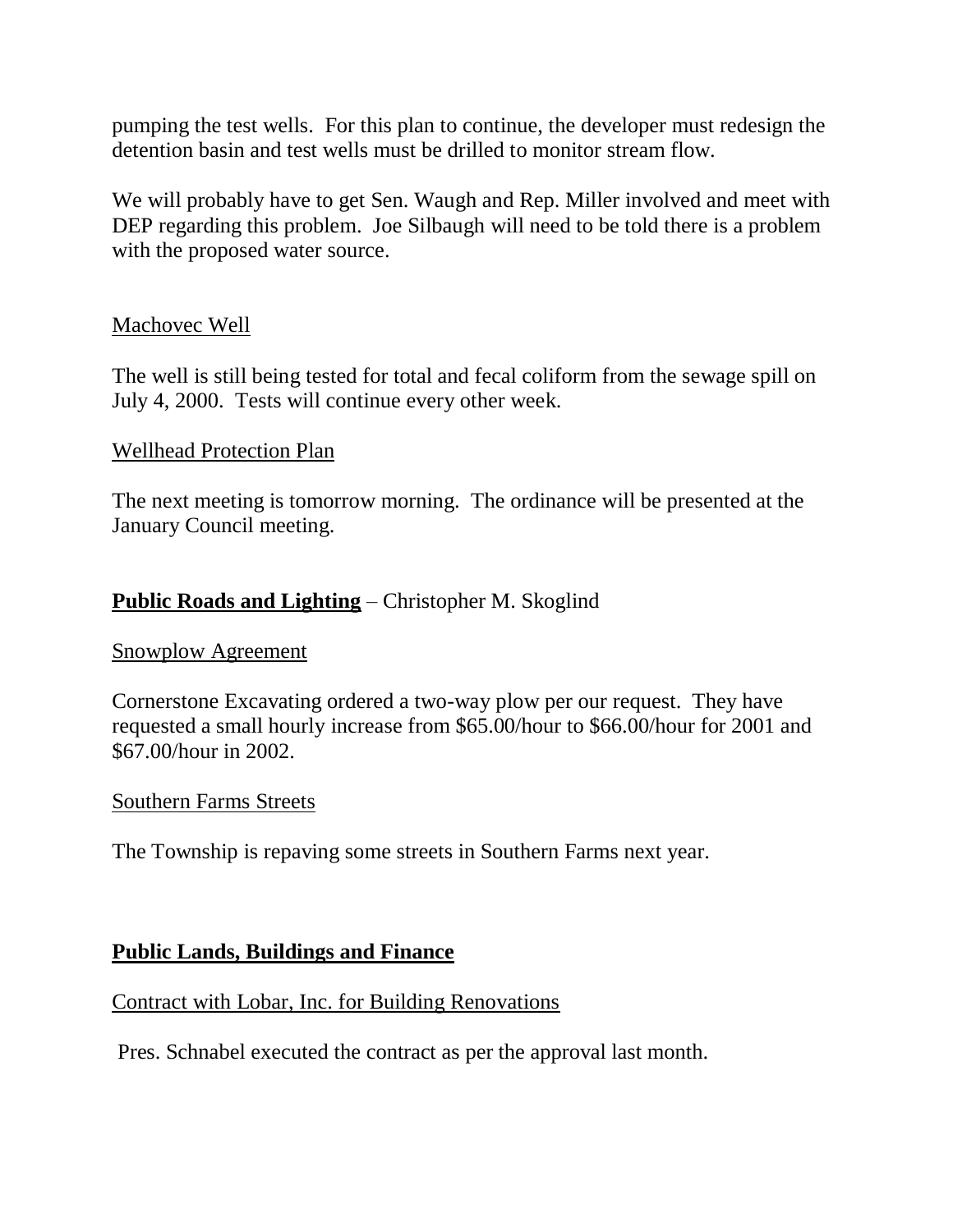## **ENGINEER'S REPORT**

#### Sewer Treatment Plant Rerating Study

The cost for the study will be \$16,000. We will pay the cost of the study involving no other third parties at this time. We will keep track of the costs and recoup the costs later.

E. Stoley authorized Eng. Holley to notify New Freedom Borough we wish to proceed with the rerating study. R. Buchanan seconded. The motion carried with all in favor.

#### Pavilion Replacement

Three prices were obtained for the concrete retaining wall and pad to replace the pavilion that burned:

| Hively Farm & I Nursery, Inc. | \$11,176.00 |
|-------------------------------|-------------|
| Shiloh Nurseries, Inc.        | 7,551.00    |
| Stewart & Tate, Inc.          | 13,139.00   |

R. Buchanan moved to authorize Eng. Holley to notify Shiloh Nurseries, Inc. to proceed with the work.

E. Livermore seconded. The motion carried with all in favor.

#### Sewer Replacement Southern Farms

The major problem sections where roots need to be removed yearly are on Crosswind Dr. and Briarwood Rd. Church Road is also a problem area. Eng. Holley estimates to replace the main sections and laterals the cost will be \$263,527.

E. Stoley moved to authorize Eng. Holley to prepare the bids and advertise for review and then a decision will be made if we will do the replacements. E. Livermore seconded. The motion carried with all in favor.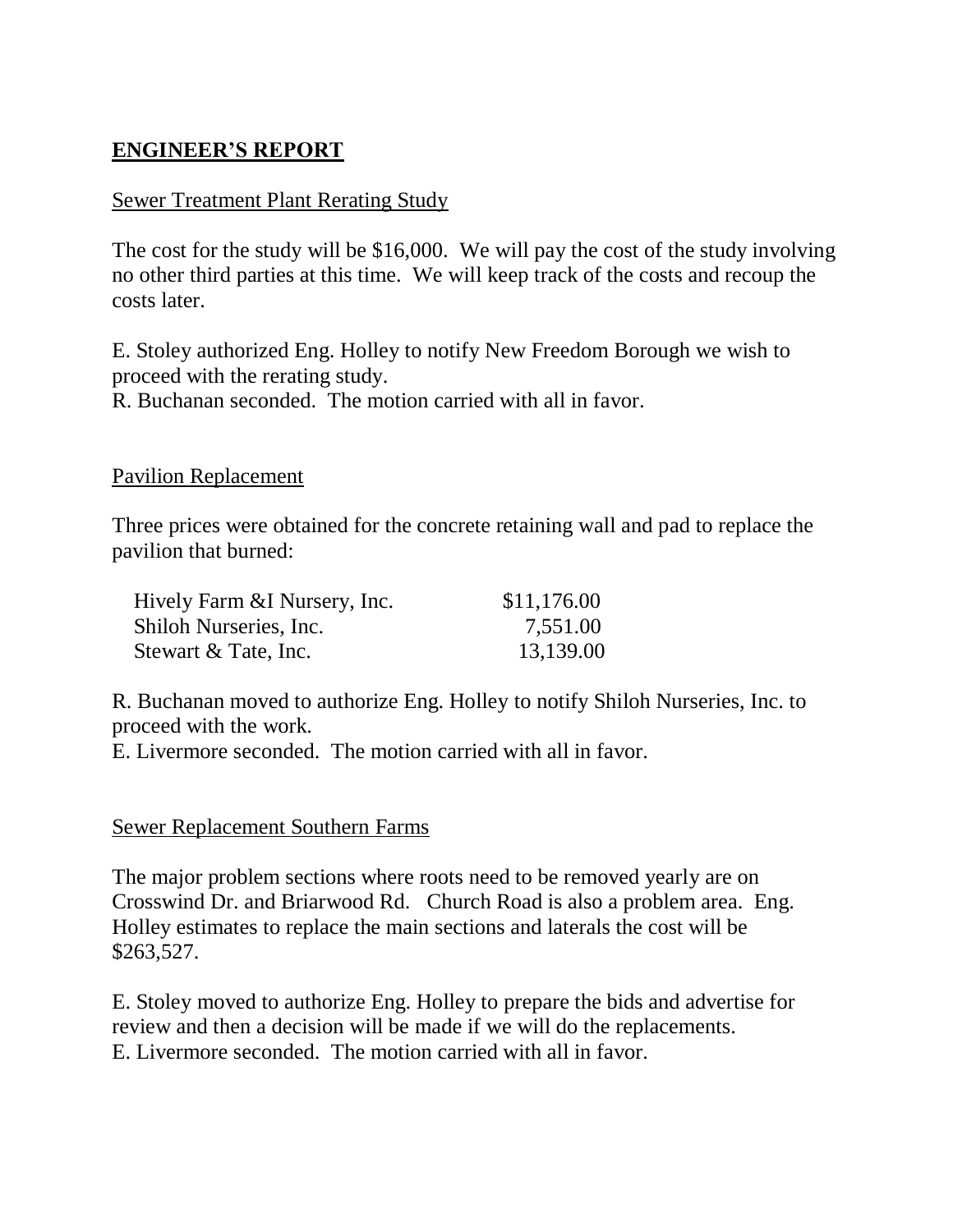### Sewer Proportionate Sharing Report

Eng. Holley said the Borough will be paying less in 2001 because we have a credit in the amount of \$19,000 from 2000.

### Second Antenna on Water Tank

Shrewsbury Township had approached us about putting an antenna on the water tank in the 200 block of N. Main St. A mount could be put on the tank to maybe get a second antenna installed. Gary LaBarre of the radio club was asked to get a price workup together for sharing of costs connected with the Township's antenna. The Township should also reimburse the radio club for part of the cost of construction of the building since it will now be sharing the facility.

## **SOLICITOR'S REPORT**

### Fred Knott, Sheriff's Sale

The delinquencies are paid in full.

### Unimart Zoning Hearing

We are in the process of setting a date for the hearing.

### Compression Brakes/Engine Brake Retarders

PADOT has indicated that Plank Road and Mt. Airy Road are eligible for engine retarder restrictions but Northbrook Lane, Main Street and Forrest Avenue are not. A clarification will be obtained to see if Northbrook Lane was studied.

R. Buchanan moved to proceed with an ordinance restricting engine brake retarders on Plank Road and Mt. Airy road. C. Skoglind seconded. The motion carried with all in favor.

### Antkowiak Bow Use

Mrs. Antkowiak responded that due to personal, moral and legal reasons her son will no longer be shooting bow in their yard.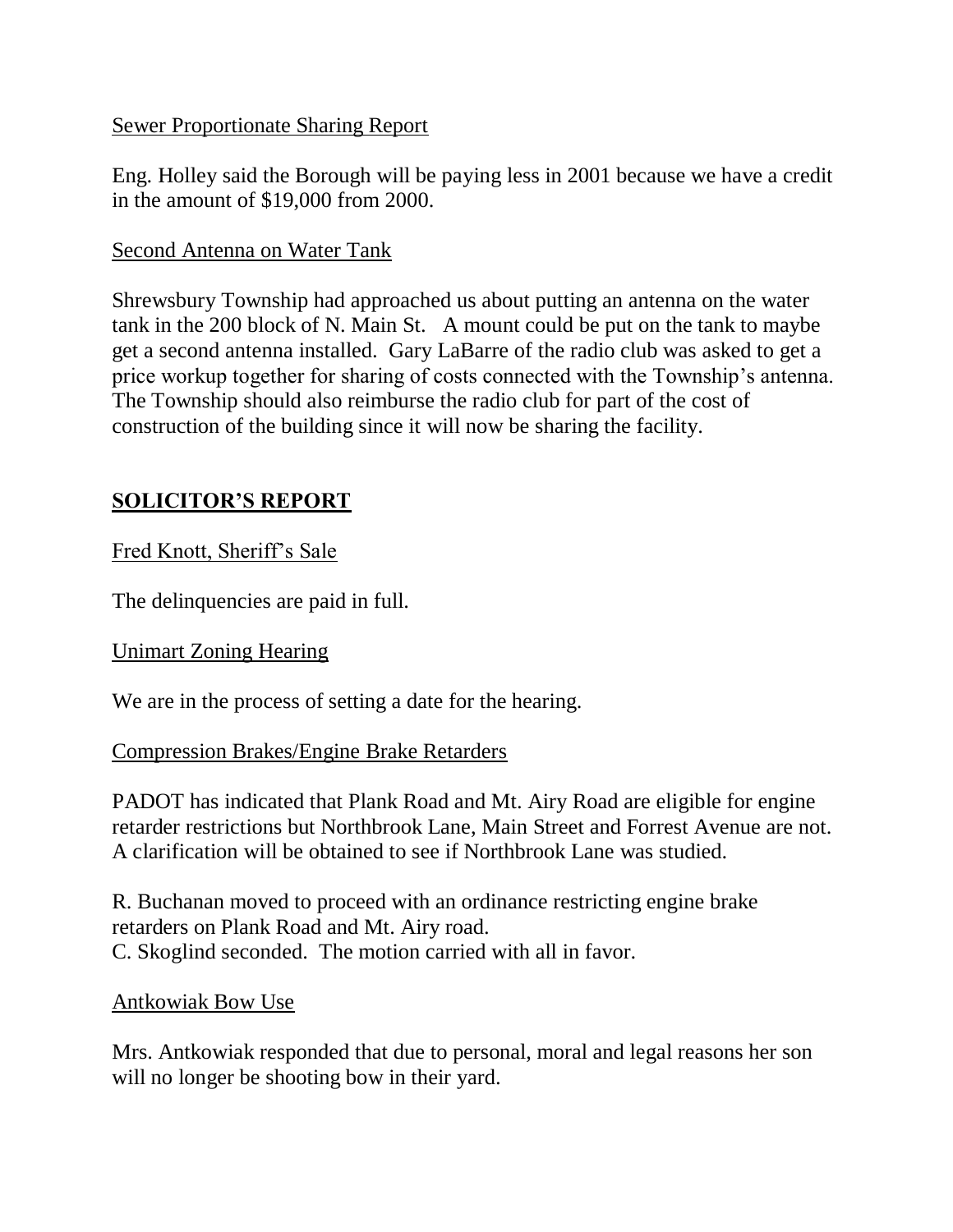### Pinnacle Towers Land Lease Agreement

We have not had a response from a prior letter.

### Hopewell Township

The appeal was argued on December 4 and we are awaiting a decision.

### **Public Safety, Welfare & Personnel** – Salvatore A. DiPaula, Jr.

No report.

### **Secretary's Report** – Cindy L. Bosley

The year-end meeting will be on December 28.

## **York Area Earned Income Tax** – Eugene M. Livermore

No report.

## **Recreation/Regional Recreation** – Eric W. Stoley

### Amended Agreement

Paragraph 3 of the Financial Article will be amended to have the Recreation Board have the authority to increase and tie in with the budget 10% on an annual basis with approval of all municipalities.

The recreation board will be sponsoring a Toastmasters group who will be meeting at the elementary school. E. Livermore stated an Eagle Scout will be erecting a flag pole at the cemetery. The Scout troop will be doing a memorial ceremony each year.

Fred Reddig of DCNR will be at the next regional recreation meeting to discuss cooperation, maintenance and grant issues. January 25 will be the last joint recreation meeting, in Glen Rock.